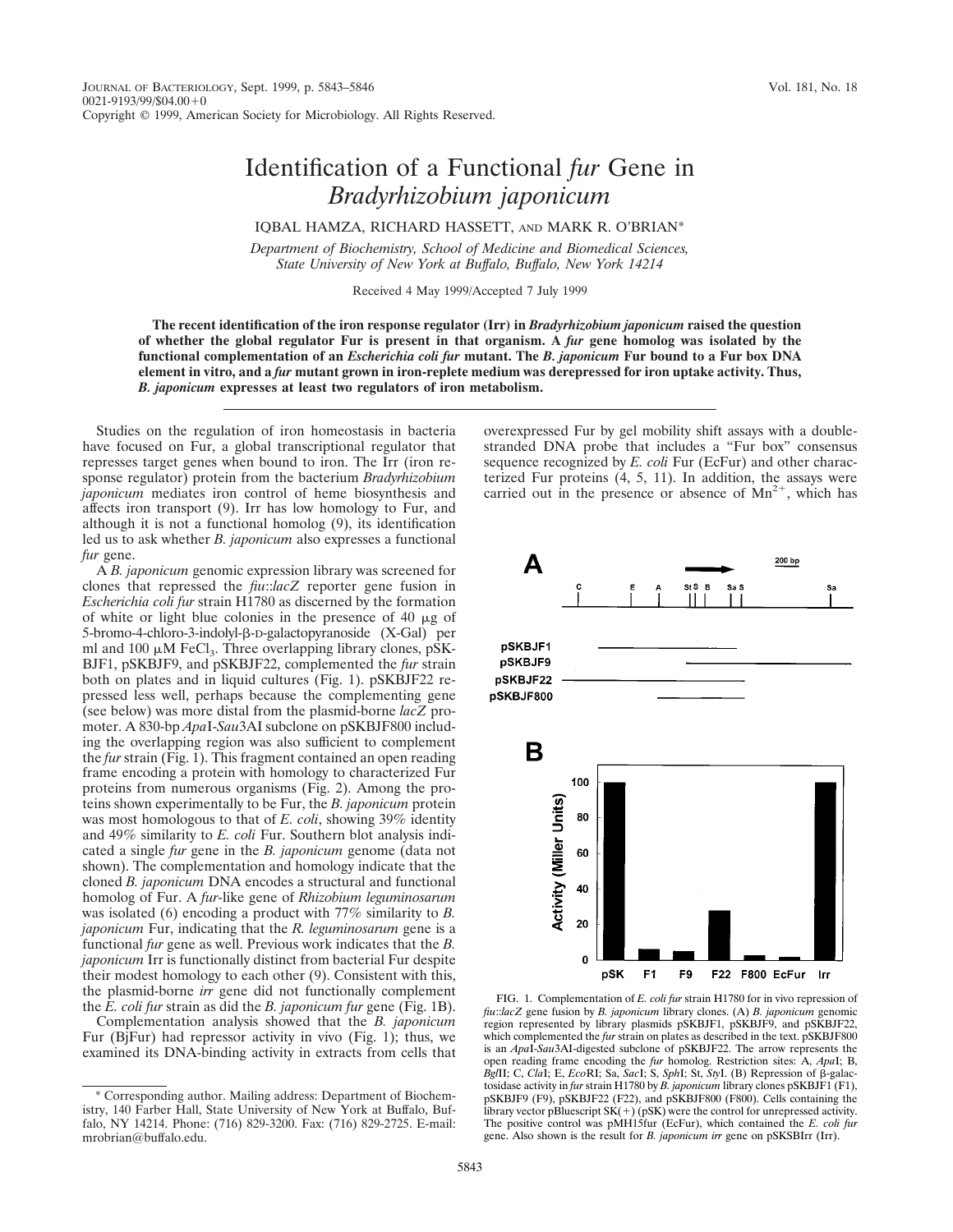| C.jejuni           | MLIENVEYDVLLERFKKILRQ ---- GGLKYTKQREVLLKTLYHS --- DTHYTPESLYMEI |
|--------------------|------------------------------------------------------------------|
| C.upsaliensis      | MLMENLEYDVLLEKFKKILRE----GGLKYTKQREVLLKTLYHS---DTHYTPESLYMEI     |
| E.coli             | ------------MTDNNTALKK----AGLKVTLPRLKILEVLQEP--DNHHVSAEDLYKRL    |
| K.pneumoniae       | -----------MTDNNTALKK----AGLKVTLPRLKILEVLQEP--DNHHVSAEDLYKRL     |
| Y.pestis           | -----------MTDNNKALKN----AGLKVTLPRLKILEVLQNP--ACHHVSAEDLYKIL     |
| V.cholerae         |                                                                  |
|                    |                                                                  |
| V.anguillarum      | -----------MSDNNQALKD----AGLKVTLPRLKILEVLQQP--ECQHISAEELYKKL     |
| V.vulnificus       | -----------MSDNNQALKD----AGLKVTLPRLKILEVLQQP--DCQHISAEDLYKKL     |
| V.parahaemolyticus | -----------MSDNNQALKD----AGLKVTLPRLKILEVLQQP--DCQHISAEDLYKKL     |
| P.aeruginosa       | ------------MVEN-SELRK----AGLKVTLPRVKILQMLDSA--EQRHMSAEDVYKAL    |
| P.putida           | -----------MVEN-SELRK----AGLKVTLPRVKILQMLDST--EQRHMSAEECIKAL     |
| L.pneumophila      | -----------MEES-QQLKD----AGLKITLPRIKVLQILEQS--RNHHLSAEAVYKAL     |
| H.ducreyi          | ----------MSEENTKLLKS----VGLKVTEPRLTILALMQQYREEMQHFSAEDIYKLL     |
| N.gonorrhoeae      | ---------MEKFSNIAQLKD----SGLKVTGPRLKILDLFEKH--AEEHLSAEDVYRIL     |
| N.meningitidis     | ---------MEKFSNIAQLKD----SGLKVTGPRLKILDLFETH--AEEHLSAEDVYRIL     |
| B.pertussis        |                                                                  |
|                    |                                                                  |
| Synechococcus      | ------------MTYTAASLKAELNERGWRLTPOREEILRVFONLP-AGEHLSAEDLYNHL    |
| R.lequminosarum    | -----------MTDVAKTLEELCTERGMRMTEQRRVIARILEDS---EDHPDVEELYRRS     |
| B.japonicum        | ----MTALKPSSASKASGIEARCAATGMRMTEQRRVIARVLAEA---VDHPDVEELYRRC     |
|                    | $\star$ $\rightarrow$ $\star$<br>$\star$<br>$\cdot$<br>÷         |
|                    |                                                                  |
| C.jejuni           | KQAEPDLNVGIATVYRTLNLLEEAEMVTSISFGSAGKKYELANKPHHDHMICKNCGKIIE     |
| C.upsaliensis      | KOAEPDSNVGIATVYRTLNLLEEAEMVTSLSLDSAGKKYELSNKPHHDHMICKVCGKIIE     |
| E.coli             | IDMGEE--IGLATVYRVLNOFDDAGIVTRHNFEGGKSVFELTOOHHHDHLICLDCGKVIE     |
| K.pneumoniae       | IDMGEE--IGLATVYRVLNQFDDAGIVTRHNFEGGKSVFELTQQHHHDHLICLDCGKVIE     |
|                    |                                                                  |
| Y.pestis           | IDIGEE--IGLATVYRVLNQFDDAGIVTRHNFEGGKSVFELTQQHHHDHLICLDCGKVIE     |
| V.cholerae         | IDLSEE--IGLATVYRVLNQFDDAGIVTRHHFEGGKSVFELSTQHHHDHLVCLDCGEVIE     |
| V.anguillarum      | IDLGEE--IGLATVYRVLNQFDDAGIVTRHHFEGGKSVFELSTQHHHDHLVCLDCGEVIE     |
| V.vulnificus       | IDLGEE--IGLATVYRVLNQFDDAGIVTRHHFEGGKSVFELSTQHHHDHLVCLDCGEVIE     |
| V.parahaemolyticus | IDLGEE--IGLATVYRVLNQFDDAGIVTRHHFEGGKSVFELSTQHHHDHLVCLDCGEVIE     |
| P.aeruginosa       | MEAGED--VGLATVYRVLTQFEAAGLVVRHNFDGGHAVFELADSGHHDHMVCVDTGEVIE     |
| P.putida           | MEAGED--VGLATVYRVLTQFEAAGLVVRHNFDGGHAVFELADGGHHDHMVNVETSEVIE     |
| L.pneumophila      | LESGED--VGLATVYRVLTQFEAAGLVSRHNFEGGHSVFELSQGEHHDHLVCVKCGRVEE     |
| H.ducreyi          | LEQSSD--IGLATVYRVLNQFEEVGILLRHNFDSNKAVFELNVDHEHDHIICMDCGKVFE     |
| N.gonorrhoeae      | LEEGVE--IGVATIYRVLTQFEQAGILQRHHFETGKAVYELDKGDHHDHIVCVKCGEVTE     |
| N.meningitidis     | LEEGVE--IGVATIYRVLTQFEQAGILQRHHFETGKAVYELDKGDHHDHIVCVKCGEVTE     |
| <b>B.pertussis</b> | IAENVE--IGLATVYRVLTQFEQAGILTRSQFDTGKAVFELNDGDHHDHLICTNCGTVFE     |
| Synechococcus      | LSRNSP--ISLSTIYRTLKELNQP------------------LKHHHHLICVSCSKTIE      |
| R.leguminosarum    | VKVDAK -- ISISTVYRTVKLFEDAGIIARHDFRDGGSRYETVPEEHHDHLIDLKTGTVIE   |
|                    |                                                                  |
| B.japonicum        | VAVDDK--ISISTVYRTVKLFEDAGIIERHDFREGRARYETMRDSHHDHLINLRDGKVIE     |
|                    | $*_{1}**++$<br>$: *$<br>$*$ $*$ : :<br>÷.                        |
|                    |                                                                  |
| C.jejuni           | FENPIIERQQALIAKEHGFKLTGHLMQLYGVCGDCNNQKAKVKI------------         |
| C.upsaliensis      | FENPIIERQQSLIANEHHFKLTGHLMQLYGICSDCN-HKTKVKI-----------          |
| E.coli             | FSDDSIEARQREIAAKHGIRLTNHSLYLYGHC-AEGDCREDEHAHEGK-------          |
| K.pneumoniae       | FSDDSIELROREIASRHGIRLTNHSLYLYGHC-AEGDCRETNTPTTRWKNNSPFR          |
| Y.pestis           | FSNESIESLQREIAKQHGIKLTNHSLYLYGHC-ETGNCREDESAHSKR-------          |
| V.cholerae         | FSDDVIEQRQKEIAAKYNVQLTNHSLYLYGKCGSDGSCKDNPNAHKPKK------          |
| V.anguillarum      | FSDEVIEQRQREIAEQYNVQLTNHSLYLYGKC-ADGSCKQNPNAHKSKR------          |
| V.vulnificus       | FSDDIIEERQKEIAAAYNVQLTNHSLYLYGKC-GDGSCKGNPDAHKRKS------          |
| V.parahaemolyticus | FSDDIIEERQREIAAKYNVTLTNHSLYLYGKC-SDGGCKENPDAHKPAK------          |
| P.aeruginosa       | FMDAEIEKRQKEIVRERGFELVDHNLVLYVRK---KK------------------          |
|                    |                                                                  |
| P.putida           | FMDAEIEKRQREIVAEHGFELVDHNLVLYVRK---KK------------------          |
| L.pneumophila      | FVDEIIEQRQKAIAERAHFKMTDHALNIYGIC---PQCQ----------------          |
| H.ducreyi          | FKDPDIERRQREISEQHGMKLATHSLYLYAKCSDISHCDSKDKKD----------          |
| N.gonorrhoeae      | FHNPEIEALQDKIAEENGYRIVDHALYMYGVCSDCQAKGKR--------------          |
| N.meningitidis     | FHNPEIEALQDKIAEENGYRIVDHALYMYGVCSDCQAKGKR--------------          |
| B.pertussis        | FSDPDIEKRQYKVAKDNGFVLESHAMVLYGICGNCQK-GR---------------          |
| Synechococcus      | FKSDSVLKIGAKTSEKEGYHLLDCQLTIHGVCPTCQRSLV---------------          |
| R.lequminosarum    | FRSPEIEALOERIAREHGFRLVDHRLELYGVPLKKEDL-----------------          |
| B.japonicum        | FTSEEIEKLQAEIARKLGYKLVDHRLELYCVPLD-DDKPTS--------------          |
|                    |                                                                  |

FIG. 2. Deduced amino acid sequence of the *B. japonicum* Fur protein (bottom sequence) and alignment with other Fur proteins. Asterisks and colons denote amino acids that are identical or similar, respectively, at that position for all sequences. The sources of the proteins used, along with GenBank accession numbers, are as follows: *E. coli* (X02589), *Klebsiella pneumoniae* (L23871), *Yersinia pestis* (Z12101), *Vibrio cholerae* (M85154), *Vibrio anguillarum* (L19717), *Vibrio parahaemolyticus* (AB003752), *Vibrio vulnificus* (L06428), *P. aeruginosa* (L00604), *Pseudomonas putida* (X82037), *Neisseria gonorrhoeae* (L11361), *Neisseria meningitidis* (L19777), *Bordetella pertussis* (U11699), *Haemophilus ducreyi* (U37224), *Campylobacter jejuni* (AF052056), *Campylobacter upsaliensis* (L77075), *Synechococcus* sp. PCC 7942 (L41065), *Legionella pneumophila* (U06072), and *R. leguminosarum* (Y13657).

been shown to substitute for  $Fe^{2+}$  as a cofactor of Fur in vitro (5).  $Mn^{2+}$  is used because Fe<sup>2+</sup> is readily oxidized in air to  $Fe<sup>3+</sup>$ , which is not functional as a Fur cofactor. The results show that BjFur bound to the Fur box consensus element in the presence of metal (Fig. 3A) but not in its absence (Fig. 3B). EcFur showed metal-dependent DNA-binding activity as well (Fig. 3). However, in the absence of metal, the DNA-binding activity of EcFur produced a complex that was different from that observed in the presence of metal. Binding of *E. coli* apo-Fur to operator DNA with lower affinity in a gel mobility shift assay has been documented previously (1). Unlike BjFur, the *B. japonicum* Irr protein did not bind to the iron box element under any condition (Fig. 3), consistent with the conclusion that Irr is not functionally equivalent to Fur.

*E. coli fur* has a Fur box element in its promoter and is

modestly autoregulated, whereas the *Pseudomonas aeruginosa fur* gene does not (11). No recognizable Fur box element was found upstream of the *fur* gene, and an *Apa*I-*Sty*I fragment that included 268 bp of DNA upstream of the *fur* open reading frame did not bind to BjFur in a gel mobility shift assay (data not shown). Thus, the *B. japonicum fur* gene does not appear to be autoregulated.

Many bacterial species, including *B. japonicum* (8, 9), express an inducible high-affinity iron uptake activity in response to iron limitation as a means of scavenging the metal. Fur proteins repress bacterial iron transport genes under ironreplete conditions; thus, a *fur* mutant of *E. coli* is derepressed for iron transport (for a review, see references 2 and 10). A *B. japonicum fur* null mutant of wild-type strain USDA I110 was constructed by the insertional inactivation of the *fur* gene of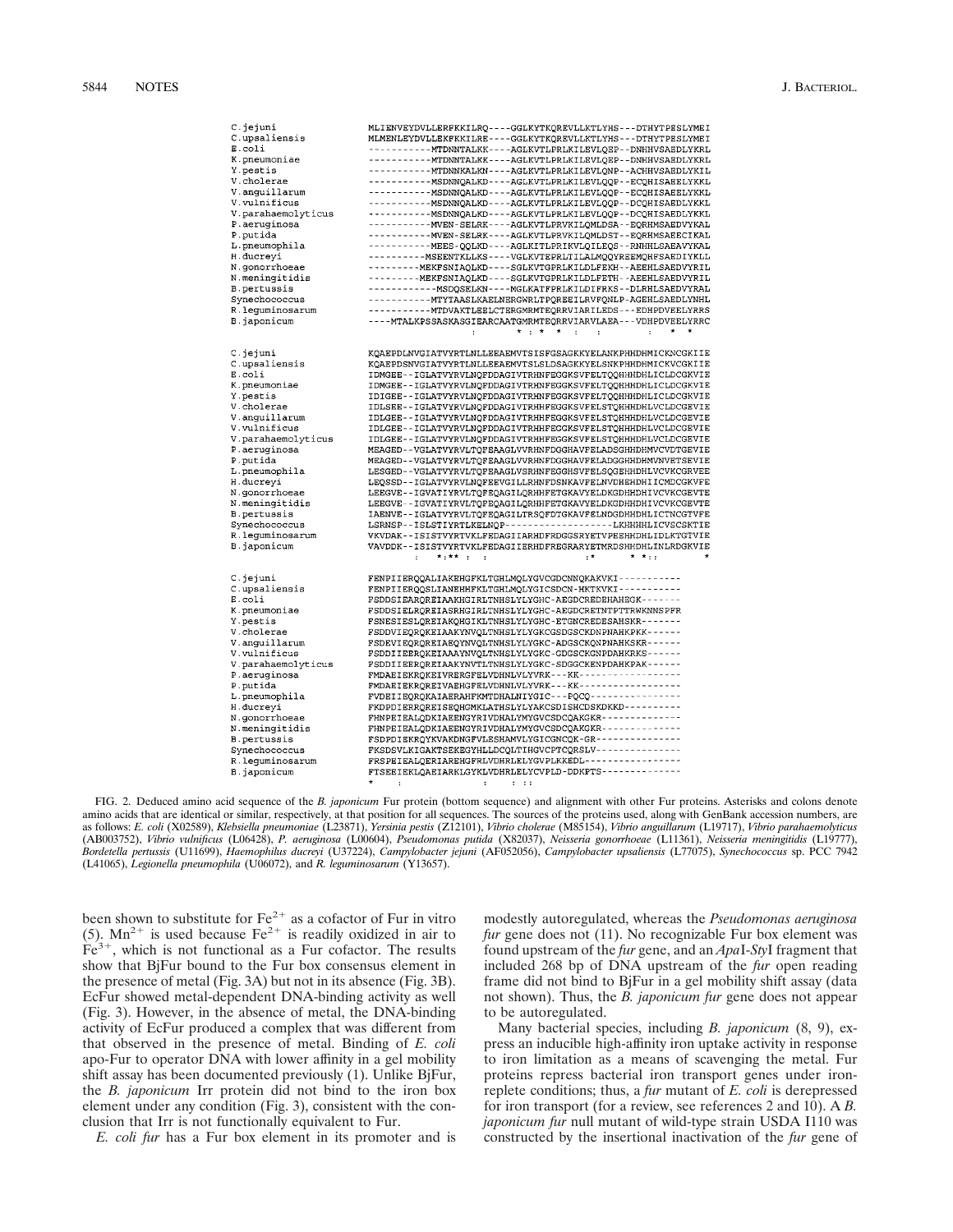

FIG. 3. Metal-dependent binding of BjFur to the Fur box consensus sequence. Gel mobility shift assays were carried out in the presence (A) or absence (B) of 100  $\mu$ M MnCl<sub>2</sub>. The DNA used in the assays was radiolabeled with <sup>32</sup>P and contained the Fur box consensus sequence 5'-GATAATGATAATCATTA TC-3'. The protein samples used were extracts of *E. coli fur* strain H1780 containing plasmids pBluescript  $SK(+)$  (pSK), pMH15fur (EC-Fur), pSKBJF800 (BJ-Fur), or pSKSBIrr (Irr). The DNA was also run in the absence of extract (Free).

parent strain I110 with an  $\Omega$  cassette to construct strain GEM4. Ferric citrate uptake activity was carried out as described previously (9). The *fur* strain showed similar iron uptake activity as the wild type when grown in iron-limited medium (Fig. 4). However, the mutant expressed a three- to fourfold higher initial rate of iron uptake activity than the parent strain when grown in high-iron medium. This modest derepression was similar to that observed for an *E. coli fur* mutant (10). A phenotype for the mutant strain showed that the cloned *fur* gene is functional in *B. japonicum*. The uptake activity of the *fur* strain grown in high-iron medium reached saturation by 10 to 15 min (Fig. 4 and data not shown), whereas activity induced in the wild type by iron deprivation is unchanged for at least 90 min (9). Irr is not expressed in high-iron medium (9); thus, it is possible that the iron transport system normally induced under iron limitation in the wild type was not fully expressed in the *fur* strain grown in high-iron medium.

The identification of a functional *fur* gene in *B. japonicum* shows that Irr does not replace Fur, but rather both regulators function in that organism to regulate iron metabolism. Genes encoding Fur-like proteins in addition to bona fide Fur have been recently identified in *E. coli* and *Bacillus subtilis*; these proteins are involved in the maintenance of zinc homeostasis (Zur) (7, 12), or in a manganese-dependent response to oxidative stress (PerR) (3). Thus, there appears to be a family of functionally diverse Fur-like proteins, including Zur, PerR, and Irr, that are all involved in metal-dependent regulation but are distinct from Fur. These findings underscore the need for



FIG. 4. Iron uptake activity in *B. japonicum* parent strain I110 (open squares) and *fur* strain GEM4 (closed squares). Cells were grown to mid-log phase in high-iron (A) or low-iron (B) medium, washed, and prepared as described in the text. At time zero,  ${}^{59}Fe$  (0.1  $\mu$ M final concentration) was added to the cells. Aliquots were removed at various times, collected, and counted as described in the text. Each point represents the average of three separate samples; standard deviation bars are shown. As controls, 1- and 8-min samples of cells that remained on ice throughout the time course were taken, and no uptake was observed (data not shown). The data shown are typical of two independent experiments.

experimental evidence to correctly identify *fur* homologs obtained by nucleotide sequence information.

**Nucleotide sequence accession number.** The nucleotide sequence of the *Apa*I-*Sau*IIIA insert of pSKBJF800 was deposited in GenBank under accession no. AF052295.

We thank K. Hantke and M. Vasil for *E. coli* strains and plasmids. This work was supported by National Science Foundation grant MCB-9722974 to M.R.O.

## **REFERENCES**

- 1. **Althaus, E. W., C. E. Outten, K. E. Olson, H. Cao, and T. V. O'Halloran.** 1999. The ferric uptake regulation (Fur) repressor is a zinc metalloprotein. Biochemistry **38:**6555–6569.
- 2. **Braun, V., and V. Hantke.** 1991. Genetics of bacterial iron transport, p. 107–138. *In* G. Winkelmann (ed.), Handbook of microbial iron chelates. CRC Press, Inc., Boca Raton, Fla.
- 3. **Bsat, N., A. Herbig, L. Casillas-Martinez, P. Setlow, and J. D. Helmann.** 1998. Bacillus subtilis contains multiple Fur homologs: identification of the iron uptake (Fur) and peroxide regulon (PerR) repressors. Mol. Microbiol. **29:**189–198.
- 4. **Calderwood, S. B., and J. J. Mekalanos.** 1988. Confirmation of the Fur operator site by insertion of a synthetic oligonucleotide into an operon fusion plasmid. J. Bacteriol. **170:**1015–1017.
- 5. **de Lorenzo, V., F. Giovannini, M. Herrero, and J. B. Neilands.** 1988. Metal ion regulation of gene expression. Fur repressor-operator interaction at the promoter region of the aerobactin system of pColV-K30. J. Mol. Biol. **203:** 875–884.
- 6. **De Luca, N. G., M. Wexler, M. J. Pereira, K. H. Yeoman, and A. W. B. Johnston.** 1998. Is the *fur* gene in *Rhizobium leguminosarum* essential? FEMS Microbiol. Lett. **168:**289–295.
- 7. **Gaballa, A., and J. D. Helmann.** 1998. Identification of a zinc-specific met-